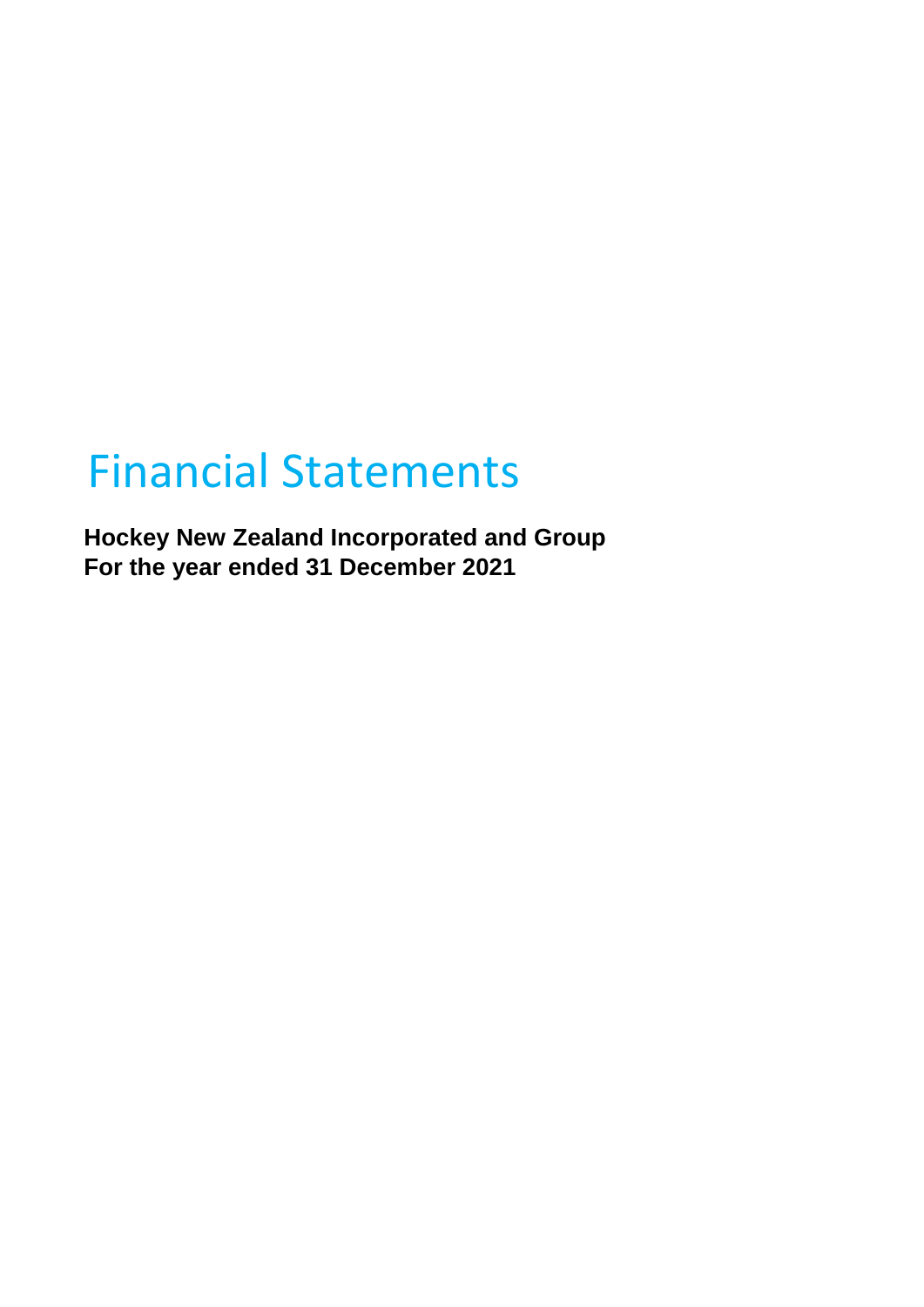### **Contents**

- Independent Auditor's Report
- Directory
- Approval of financial statements
- Statement of Comprehensive Revenue and Expenses
- Statement of Changes in Net Assets/Equity
- Statement of Financial Position
- Statement of Cash Flows
- Notes to Financial Statements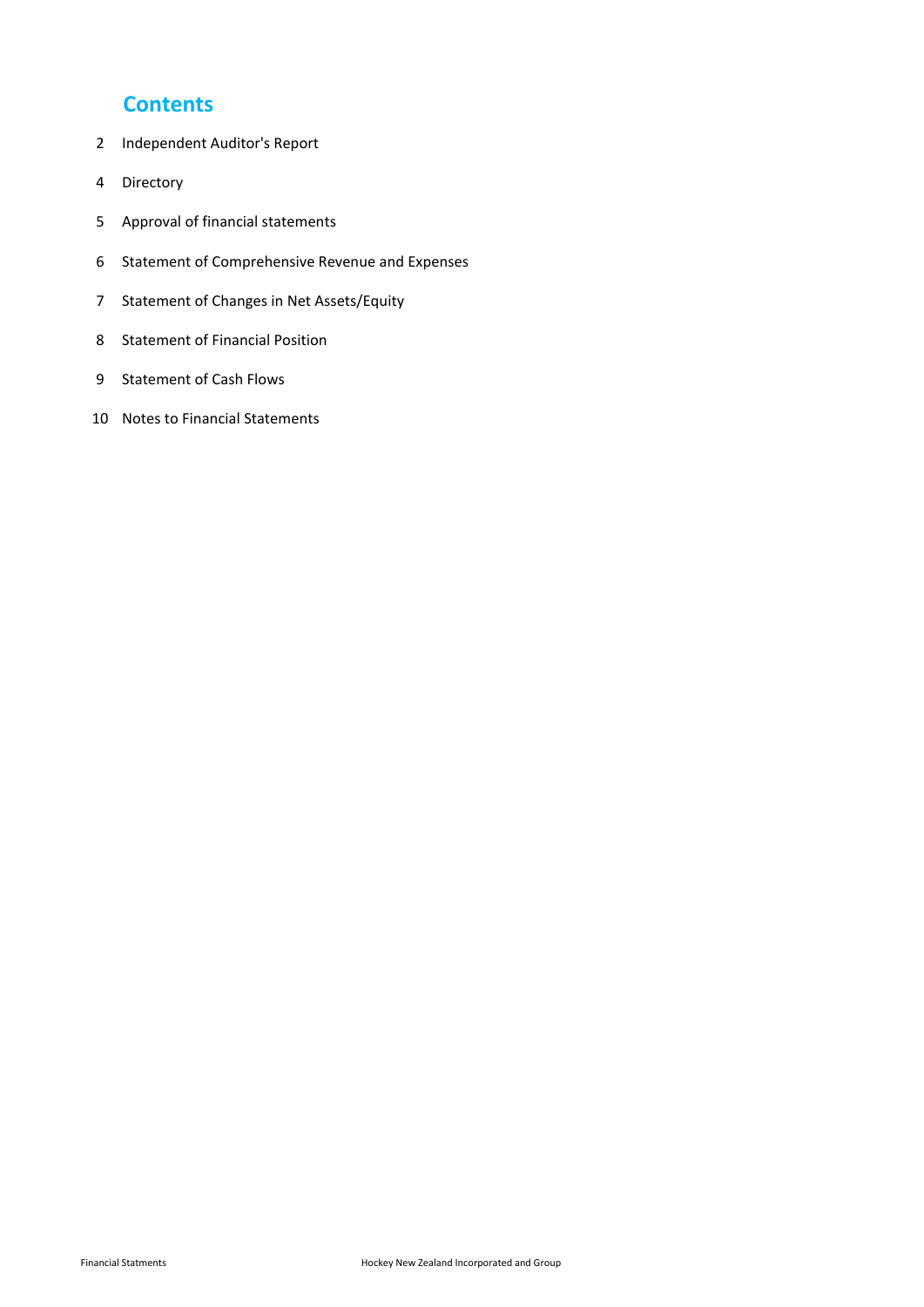

### **INDEPENDENT AUDITOR'S REPORT TO THE MEMBERS OF HOCKEY NEW ZEALAND INCORPORATED AND GROUP**

### **Opinion**

have audited the consolidated<br>Piety") and its controlled entition:<br>Biography of financial position as We have audited the consolidated financial statements of Hockey New Zealand Incorporated ("the Society") and its controlled entities (together, "the Group"), which comprise the consolidated statement of financial position as at 31 December 2021 and the consolidated statement of comprehensive revenue and expense, consolidated statement of changes in net assets/equity and consolidated cash flow statement for the year then ended, and notes to the consolidated financial statements, including a summary of significant accounting policies.

In our opinion, the accompanying Society and Group financial statements present fairly, in all material respects, the financial position of the Society and Group as at 31 December 2021, and the Society's and the Group's financial performance and cash flows for the year then ended in accordance with Public Benefit Entity Standards Reduced Disclosure Regime ("PBE Standards RDR") issued by the New Zealand Accounting Standards Board.

### **Basis for Opinion**

We conducted our audit in accordance with International Standards on Auditing (New Zealand) ("ISAs (NZ)"). Our responsibilities under those standards are further described in the *Auditor's Responsibilities for the Audit of the Consolidated Financial Statements* section of our report. We are independent of the Group in accordance with Professional and Ethical Standard 1 *International Code of Ethics for Assurance Practitioners (including International Independence Standards) (New Zealand)* issued by the New Zealand Auditing and Assurance Standards Board, and we have fulfilled our other ethical responsibilities in accordance with these requirements. We believe that the audit evidence we have obtained is sufficient and appropriate to provide a basis for our opinion.

In addition to audit services, our firm has a sponsorship arrangement with the Society and we have provided taxation services. We have no relationship with, or interests in, the Society or the Group.

### **Other Information**

The Board is responsible for the other information. The other information obtained at the date of this auditor's report is information contained in the annual report, but does not include the Society and the Group's financial statements and our auditor's report thereon.

Our opinion on the Society and the Group's financial statements does not cover the other information and we do not express any form of audit opinion or assurance conclusion thereon.

In connection with our audit of the Society and the Group's financial statements, our responsibility is to read the other information and, in doing so, consider whether the other information is materially inconsistent with the Society and the Group's financial statements or our knowledge obtained in the audit or otherwise appears to be materially misstated.

If, based on the work we have performed on the other information obtained prior to the date of this auditor's report, we conclude that there is a material misstatement of this other information, we are required to report that fact. We have nothing to report in this regard.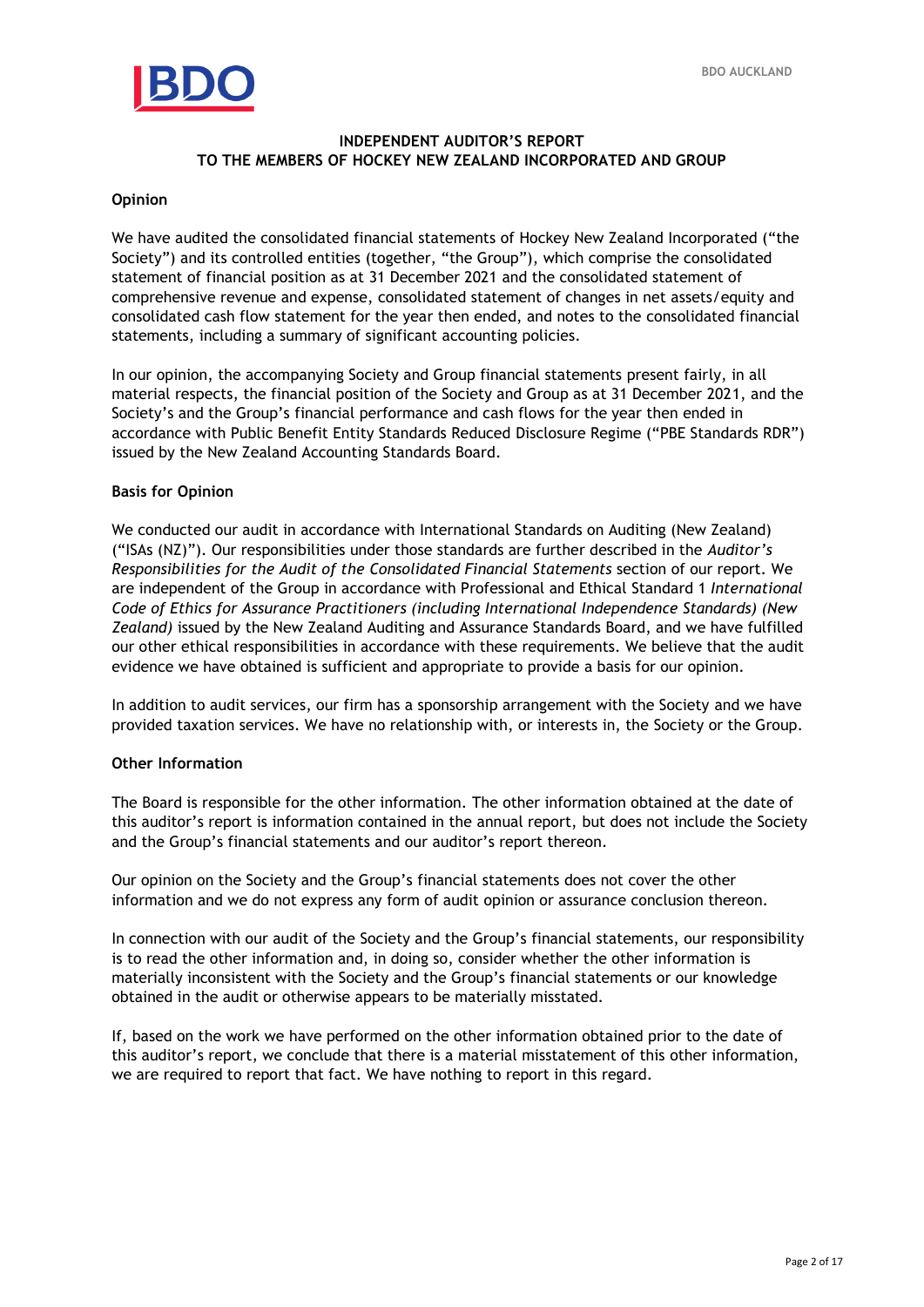

### **Board's Responsibilities for the Consolidated Financial Statements**

statements that are free from material misstatement, whether due to fraud or error.<br>In preparing the consolidated financial statements, the Board is responsible on behal: The Board is responsible on behalf of the Society and the Group for the preparation and fair presentation of the consolidated financial statements in accordance with PBE Standards RDR, and for such internal control as the Board determine is necessary to enable the preparation of financial

In preparing the consolidated financial statements, the Board is responsible on behalf of the Society and Group for assessing the Society and Group's ability to continue as a going concern, disclosing, as applicable, matters related to going concern and using the going concern basis of accounting unless the Board either intend to liquidate the Society or Group or to cease operations, or have no realistic alternative but to do so.

### **Auditor's Responsibilities for the Audit of the Consolidated Financial Statements**

Our objectives are to obtain reasonable assurance about whether the consolidated financial statements as a whole are free from material misstatement, whether due to fraud or error, and to issue an auditor's report that includes our opinion. Reasonable assurance is a high level of assurance, but is not a guarantee that an audit conducted in accordance with ISAs (NZ) will always detect a material misstatement when it exists. Misstatements can arise from fraud or error and are considered material if, individually or in the aggregate, they could reasonably be expected to influence the decisions of users taken on the basis of these consolidated financial statements.

A further description of our responsibilities for the audit of the financial statements is located at the External Reporting Board's website at: [https://www.xrb.govt.nz/assurance-standards/auditors](https://www.xrb.govt.nz/assurance-standards/auditors-responsibilities/audit-report-7/)[responsibilities/audit-report-7/.](https://www.xrb.govt.nz/assurance-standards/auditors-responsibilities/audit-report-7/)

This description forms part of our auditor's report.

#### **Who we Report to**

This report is made solely to the Society's members, as a body. Our audit work has been undertaken so that we might state those matters which we are required to state to them in an auditor's report and for no other purpose. To the fullest extent permitted by law, we do not accept or assume responsibility to anyone other than the Society and the Society's members, as a body, for our audit work, for this report or for the opinions we have formed.

200 Auckland

BDO Auckland Auckland New Zealand 22 March 2022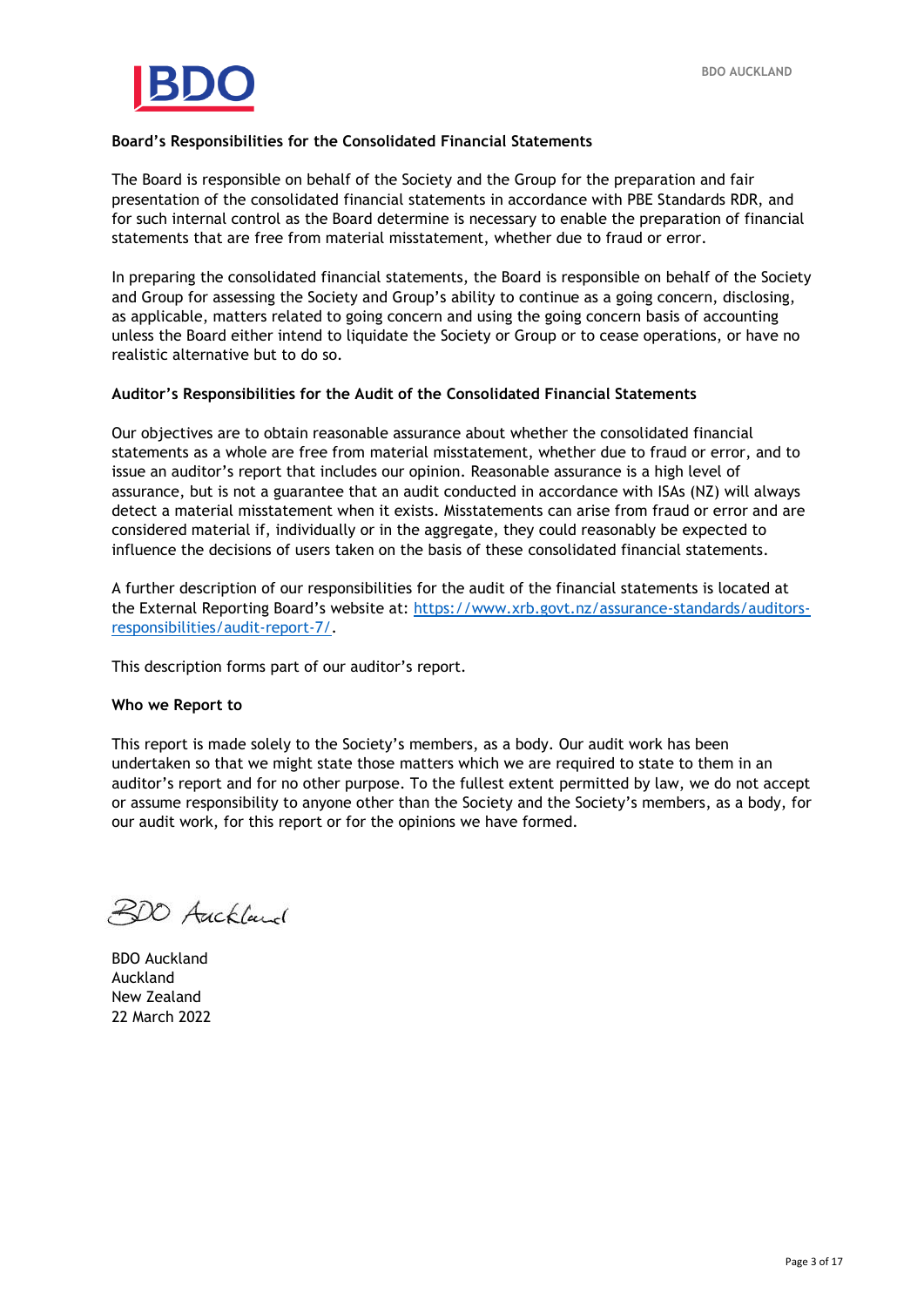## **Directory**

### **Hockey New Zealand Incorporated and Group For the year ended 31 December 2021**

#### Nature of business

Hockey New Zealand is the national sporting body for Field Hockey in New Zealand. We foster all levels of the sport, from children and beginners right through to our elite national sides, the Black Sticks Men and Women. Hockey New Zealand provides the governance and support to 32 regional hockey associations throughout New Zealand as well as established council's that further support and manage the development of hockey.

#### **Board Members**

Mike Bignell (Chair)

Andrew Rowe (Resigned April 2021)

Anthony Mark Morris (Resigned April 2021)

Hamish Clentworth

Hilary Poole (co-opted in June 2021)

John Daniel (elected April 2021)

Kristy Redfern

Louisa Graham

Shane Collins

Sharon Williamson

AUT Millennium, 17 Antares Place, Rosedale, Auckland 0632 Physical Address

Postal Address AUT Millennium, 17 Antares Place, Rosedale, Auckland 0632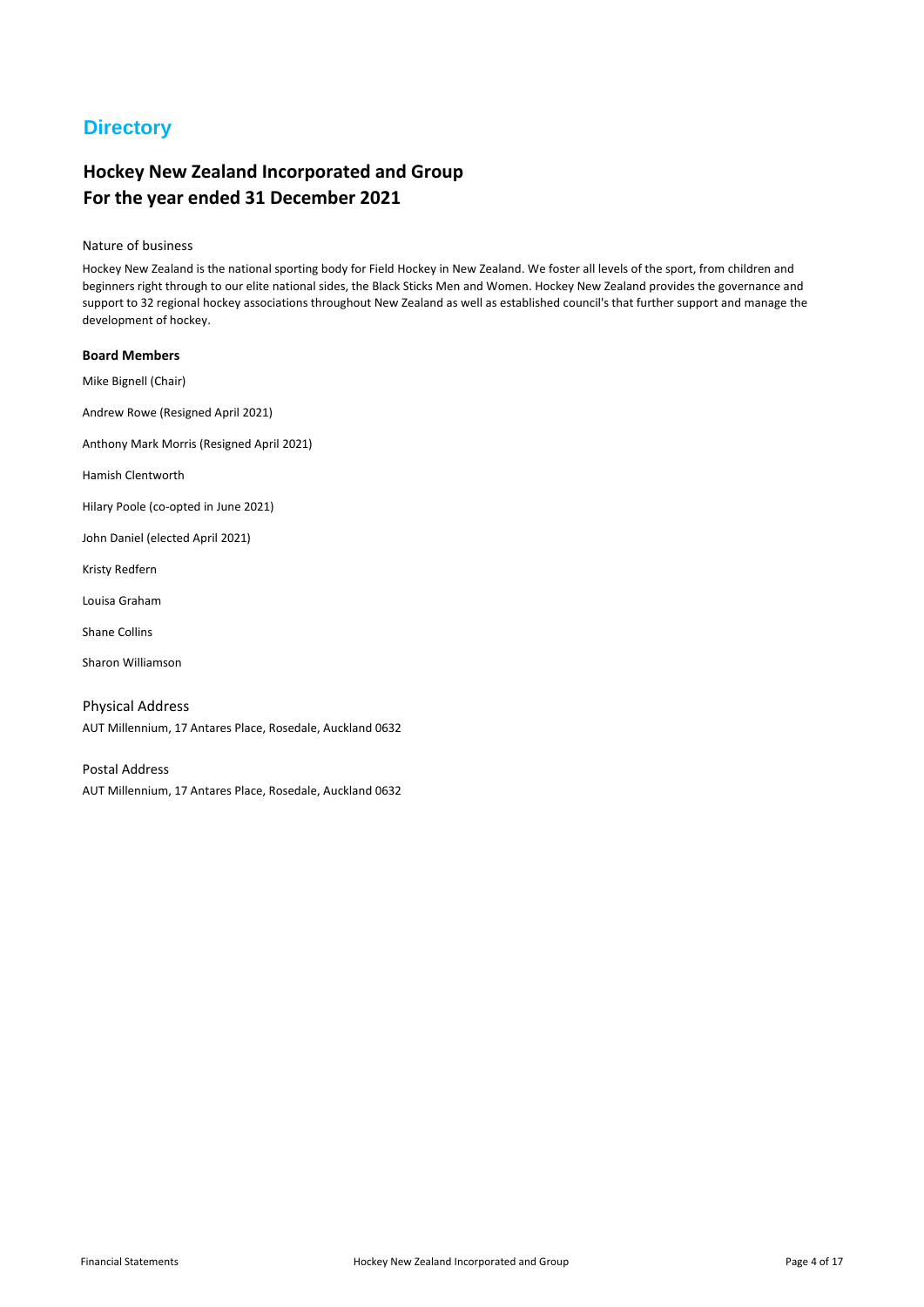## **Approval of Financial Statements**

## **Hockey New Zealand Incorporated and Group For the year ended 31 December 2021**

The Board are pleased to present the approved financial statements of Hockey New Zealand Incorporated and Group for year ended 31 December 2021.

The Board and management accept responsibility for the preparation of the financial statements and judgements used in them, and hereby adopt the financial statements as presented. They also accept the responsibility for establishing and maintaining a system of internal control designed to provide reasonable assurance as to the integrity and reliability of financial reporting. In the opinion of the Board and management, the financial statements for the year ended 31 December 2021 fairly reflect the financial position, financial performance and cash flows of Hockey New Zealand Incorporated and Group.

APPROVED

NЙ

Mike Bignell

Chairman Date: 18 March 2022

rflod

Hilary Poole

Board Member

Date: 18 March 2022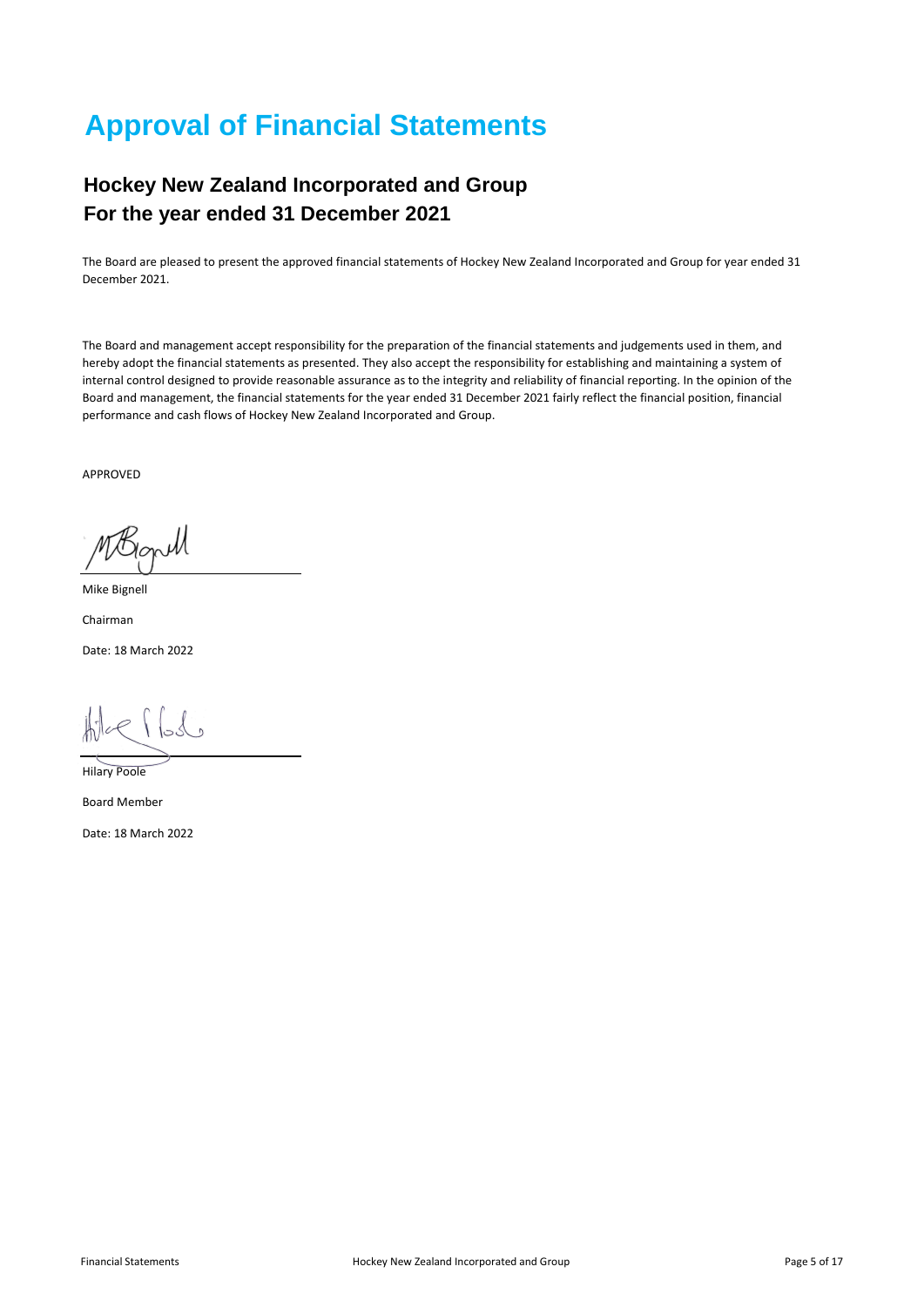## Statement of Comprehensive Revenue and Expenses

## Hockey New Zealand Incorporated and Group

For the year ended 31 December 2021

|                                                              | 2021           |                  |              | 2020             |              |  |
|--------------------------------------------------------------|----------------|------------------|--------------|------------------|--------------|--|
|                                                              | <b>NOTES</b>   | <b>HOCKEY NZ</b> | <b>GROUP</b> | <b>HOCKEY NZ</b> | <b>GROUP</b> |  |
| Revenue                                                      |                |                  |              |                  |              |  |
| Revenue from non-exchange transactions                       |                |                  |              |                  |              |  |
| Sport New Zealand other funding                              | $\mathbf{2}$   | 3,072,643        | 3,072,643    | 3,503,132        | 3,503,132    |  |
| Other grants / non exchange contract revenue                 | $\overline{2}$ | 1,324,583        | 1,518,199    | 1,015,114        | 1,067,154    |  |
| Total Revenue from non-exchange transactions                 |                | 4,397,226        | 4,590,842    | 4,518,246        | 4,570,286    |  |
| Revenue from exchange transactions                           |                |                  |              |                  |              |  |
| <b>Affiliation Fees</b>                                      |                | 630,721          | 630,721      | 307,138          | 307,138      |  |
| <b>Functions and events</b>                                  |                | 250,117          | 252,693      | 399,250          | 399,250      |  |
| Other operating revenue                                      | 3              | 1,364,942        | 1,451,730    | 1,422,216        | 1,452,588    |  |
| <b>Interest Earned</b>                                       |                | 1,216            | 16,492       | 592              | 20,528       |  |
| Dividend Income                                              |                |                  | 22,501       |                  | 14,919       |  |
| Total Revenue from exchange transactions                     |                | 2,246,996        | 2,374,137    | 2,129,196        | 2,194,423    |  |
| <b>Total Revenue</b>                                         |                | 6,644,222        | 6,964,979    | 6,647,442        | 6,764,709    |  |
| <b>Expenses</b>                                              |                |                  |              |                  |              |  |
| High Performance                                             |                | 3,750,695        | 3,750,695    | 2,984,999        | 2,984,999    |  |
| Sport Development                                            |                | 806,182          | 806,182      | 715,137          | 715,137      |  |
| <b>Events &amp; Competitions</b>                             |                | 462,684          | 462,684      | 1,251,827        | 1,251,827    |  |
| Commercial                                                   |                | 615,486          | 615,486      | 616,953          | 616,953      |  |
| Administration                                               |                | 928,976          | 928,976      | 1,004,021        | 1,004,021    |  |
| <b>Grants Issued &amp; Related Costs</b>                     |                |                  | 312,094      |                  | 190,756      |  |
| <b>Total Expenses</b>                                        | 4              | 6,564,023        | 6,876,117    | 6,572,937        | 6,763,693    |  |
| Surplus/(Deficit) for the Year                               |                | 80,199           | 88,862       | 74,505           | 1,016        |  |
| <b>Total Other Comprehensive Income Revenue and Expenses</b> |                | 80,199           | 88,862       | 74,505           | 1,016        |  |

These Financials statements should be read in conjunction with the following "Notes to the Financial Statements".

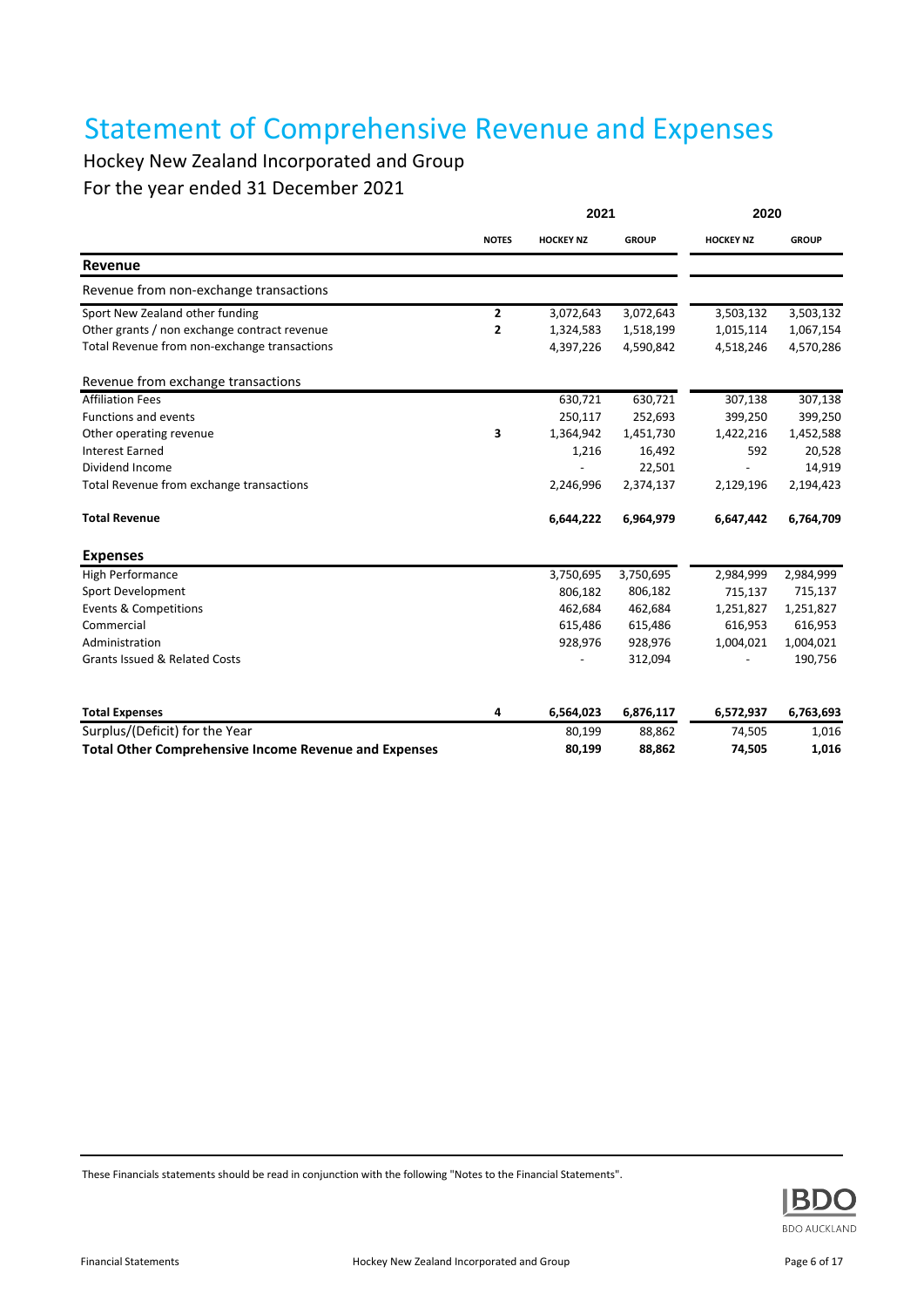## Statement of Changes in Net Assets/Equity

Hockey New Zealand Incorporated and Group For the year ended 31 December 2021

|                                                    | 2021         |                  |              | 2020             |              |
|----------------------------------------------------|--------------|------------------|--------------|------------------|--------------|
|                                                    | <b>NOTES</b> | <b>HOCKEY NZ</b> | <b>GROUP</b> | <b>HOCKEY NZ</b> | <b>GROUP</b> |
| <b>Equity</b>                                      |              |                  |              |                  |              |
| Accumulated Comprehensive Revenue and Expenses     |              |                  |              |                  |              |
| Surplus/(Deficit) for the year                     |              | 80,199           | 88,862       | 74,505           | 1,016        |
| Retained Earnings brought forward                  |              | 756,052          | 2,327,006    | 681,547          | 2,325,990    |
| Total Accumulated Comprehensive Revenue & Expenses |              | 836,251          | 2,415,868    | 756,052          | 2,327,006    |
| <b>Other Reserves</b>                              | 9            |                  | 50.000       | ۰                | 50,000       |
| <b>Total Equity</b>                                |              | 836.251          | 2,465,868    | 756.052          | 2,377,006    |

These Financials statements should be read in conjunction with the following "Notes to the Financial Statements".

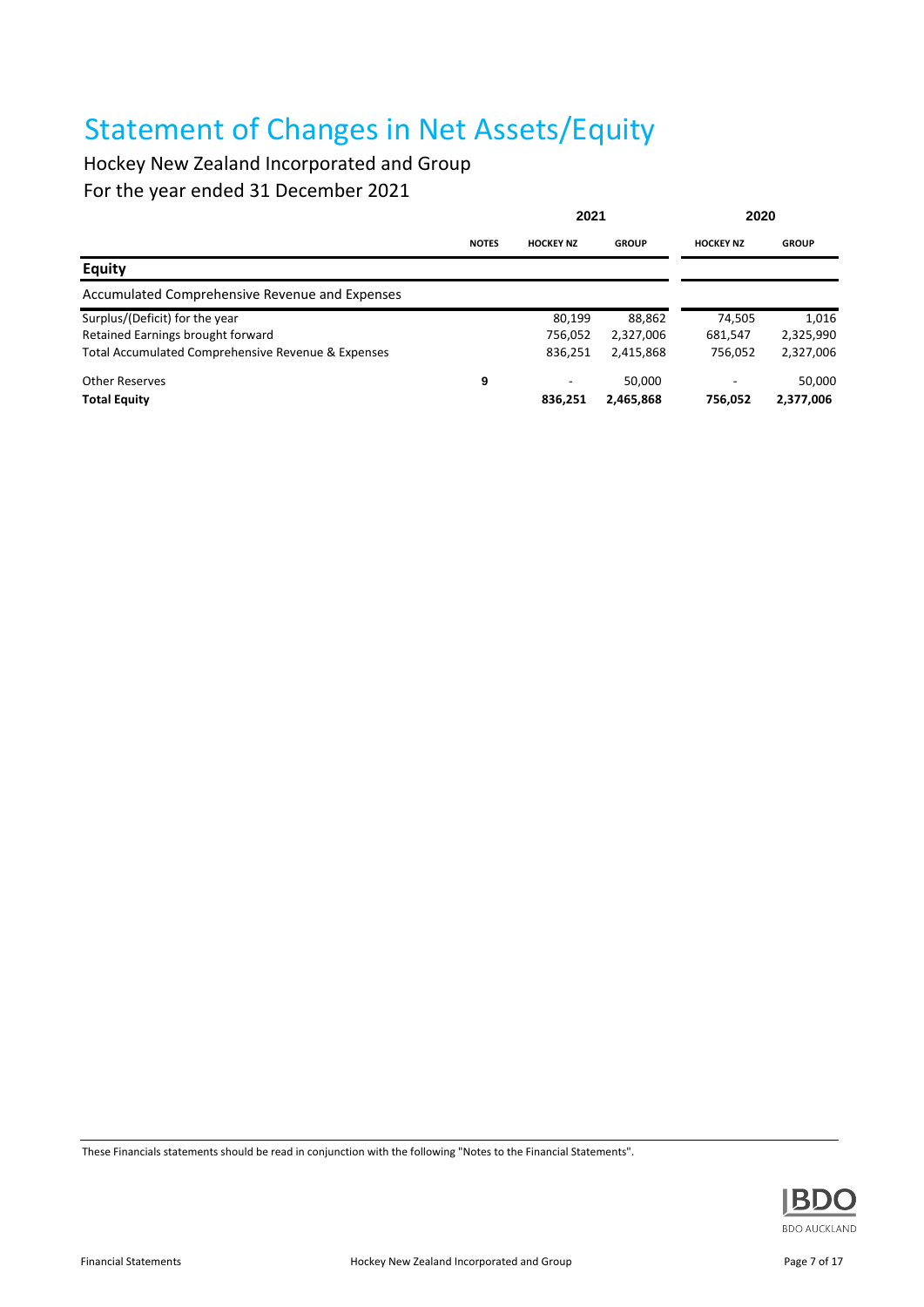## Statement of Financial Position

## Hockey New Zealand Incorporated and Group

As at 31 December 2021

|                                               |              | 2021             |              | 2020             |              |  |
|-----------------------------------------------|--------------|------------------|--------------|------------------|--------------|--|
|                                               | <b>NOTES</b> | <b>HOCKEY NZ</b> | <b>GROUP</b> | <b>HOCKEY NZ</b> | <b>GROUP</b> |  |
| <b>Assets</b>                                 |              |                  |              |                  |              |  |
| <b>Current Assets</b>                         |              |                  |              |                  |              |  |
| Cash and Cash Equivalents                     | 6            | 1,785,804        | 1,810,663    | 1,491,957        | 1,603,246    |  |
| Investments                                   | 7            |                  | 1,617,536    |                  | 1,633,969    |  |
| Receivables from exchange contracts           | 5            | 147,418          | 142,070      | 162,297          | 162,297      |  |
| Prepayments and Other Debtors                 |              | 33,769           | 33,769       | 28,567           | 28,567       |  |
| <b>Accrued Income</b>                         |              | 5,255            | 5,255        |                  |              |  |
| <b>Total Current Assets</b>                   |              | 1,972,246        | 3,609,293    | 1,682,821        | 3,428,079    |  |
| Non-Current Assets                            |              |                  |              |                  |              |  |
| Property, Plant and Equipment                 | 8            | 65,382           | 65,382       | 85,874           | 85,874       |  |
| <b>Total Non-Current Assets</b>               |              | 65,382           | 65,382       | 85,874           | 85,874       |  |
| <b>Total Assets</b>                           |              | 2,037,628        | 3,674,675    | 1,768,695        | 3,513,953    |  |
| <b>Liabilities</b>                            |              |                  |              |                  |              |  |
| <b>Current Liabilities</b>                    |              |                  |              |                  |              |  |
| <b>Trade and Other Creditors</b>              | 5            | 221,753          | 221,768      | 337,456          | 337,510      |  |
| Accruals                                      |              | 397,011          | 397,011      | 291,360          | 291,360      |  |
| <b>Employee Entitlements</b>                  |              | 108,212          | 113,560      | 88,222           | 90,405       |  |
| Income in Advance                             |              | 474,401          | 476,468      | 295,605          | 417,672      |  |
| <b>Total Current Liabilities</b>              |              | 1,201,377        | 1,208,807    | 1,012,643        | 1,136,947    |  |
| <b>Total Liabilities</b>                      |              | 1,201,377        | 1,208,807    | 1,012,643        | 1,136,947    |  |
| <b>Net Assets</b>                             |              | 836,251          | 2,465,868    | 756,052          | 2,377,006    |  |
|                                               |              |                  |              |                  |              |  |
| <b>Accumulated Funds</b>                      |              |                  |              |                  |              |  |
| Accumulated Comprehensive Revenue and Expense |              | 836,251          | 2,415,868    | 756,052          | 2,327,006    |  |
| <b>Other Reserves</b>                         | 9            |                  | 50,000       |                  | 50,000       |  |
| <b>Total Accumulated Funds</b>                |              | 836,251          | 2,465,868    | 756,052          | 2,377,006    |  |

These Financials statements should be read in conjunction with the following "Notes to the Financial Statements".

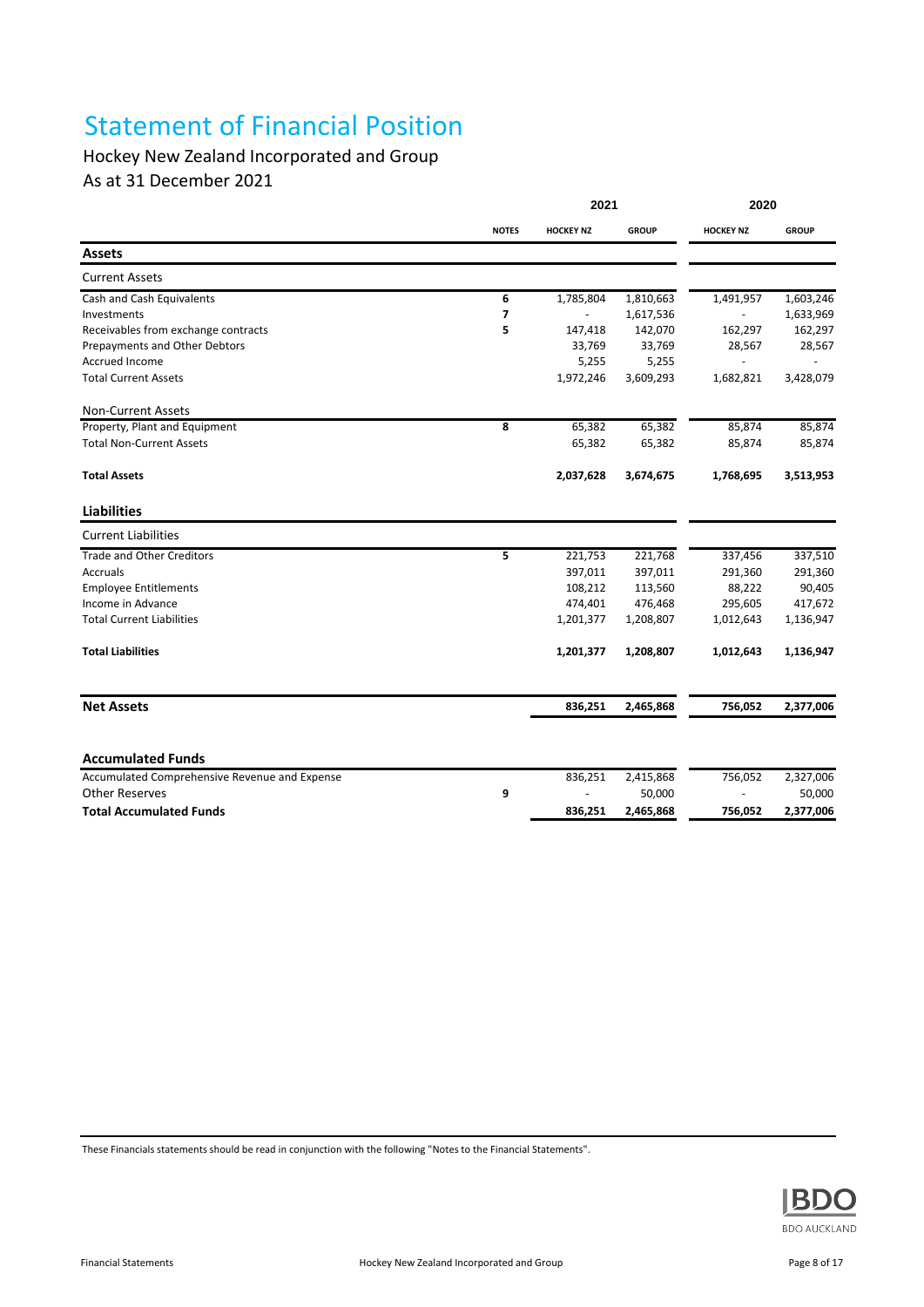## Statement of Cash Flows

## Hockey New Zealand Incorporated and Group

For the year ended 31 December 2021

|                                                   |              | 2021             |               | 2020             |               |
|---------------------------------------------------|--------------|------------------|---------------|------------------|---------------|
|                                                   | <b>NOTES</b> | <b>HOCKEY NZ</b> | <b>GROUP</b>  | <b>HOCKEY NZ</b> | <b>GROUP</b>  |
| <b>Cash Flow from Operating Activities</b>        |              |                  |               |                  |               |
| Cash Receipts from Operations                     |              | 6,370,952        | 6,477,144     | 6,848,450        | 7,050,490     |
| Interest income                                   |              | 1,216            | 16,492        | 592              | 20,528        |
| Dividend income                                   |              |                  | 22,501        |                  | 14,919        |
| Cash Payments to suppliers and employees          |              | (6,058,780)      | (6, 100, 278) | (6,070,996)      | (6, 190, 092) |
| <b>Grants Paid</b>                                |              |                  | (292, 122)    |                  | (169, 956)    |
| <b>Total Cash Flows from Operating Activities</b> |              | 313,388          | 123,737       | 778,046          | 725,889       |
| <b>Cash Flow from Investing Activities</b>        |              |                  |               |                  |               |
| Sale/(Purchase) of investments                    |              |                  | 103,221       |                  | 74,829        |
| Payments made to purchase fixed assets            |              | (19, 541)        | (19, 541)     | (33, 213)        | (33, 213)     |
| <b>Total Cash Flows from Investing Activities</b> |              | (19, 541)        | 83,680        | (33, 213)        | 41,616        |
| Net Increase/(Decrease) in Cash                   |              | 293,847          | 207,417       | 744,833          | 767,505       |
| <b>Cash Balances</b>                              |              |                  |               |                  |               |
| Cash and cash equivalents at beginning of period  |              | 1,491,957        | 1,603,246     | 747,124          | 835,741       |
| Cash and cash equivalents at end of period        | 6            | 1,785,804        | 1,810,663     | 1,491,957        | 1,603,246     |
| Net change in cash for period                     |              | 293,847          | 207,417       | 744,833          | 767,505       |

These Financials statements should be read in conjunction with the following "Notes to the Financial Statements"

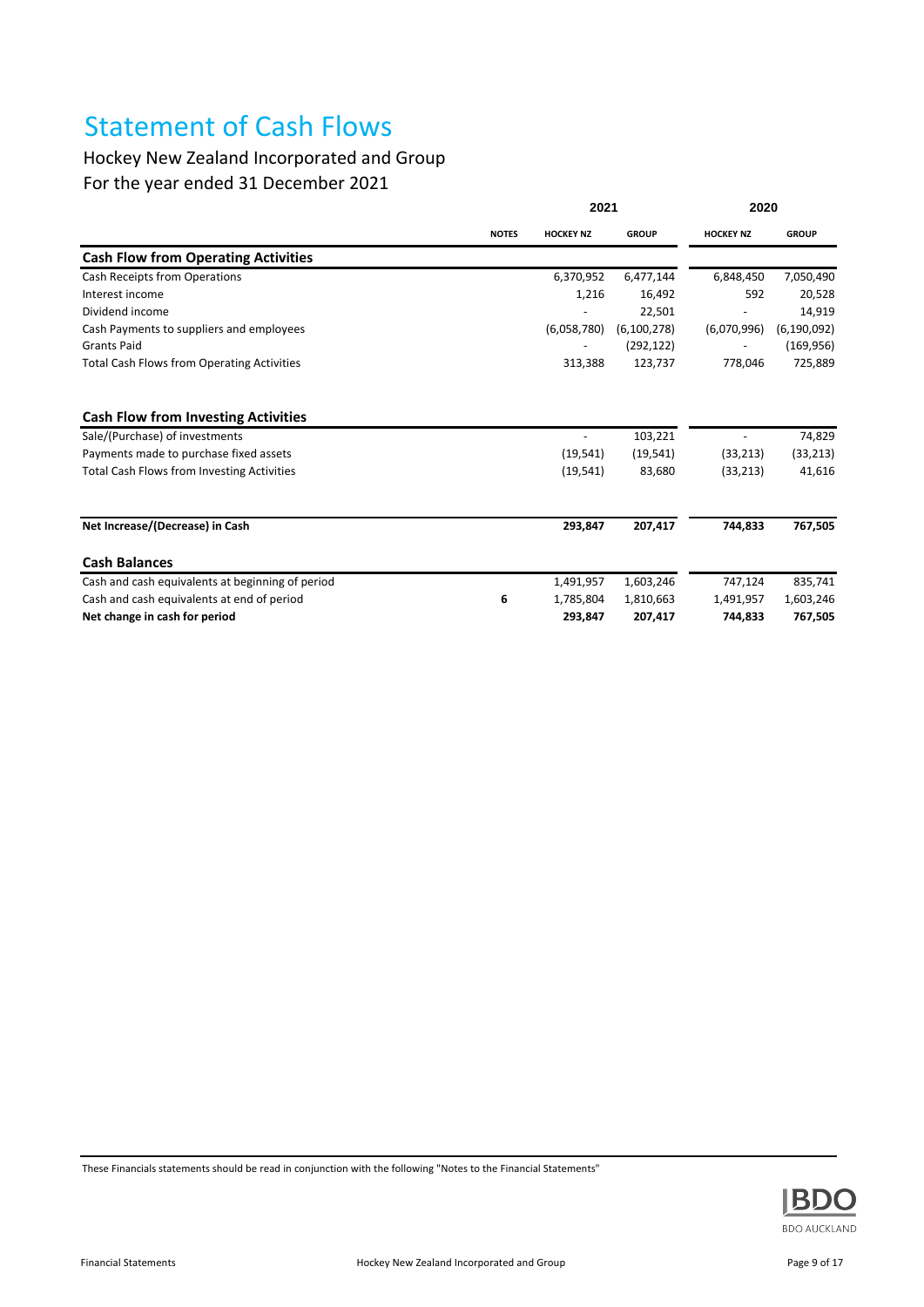## Notes to the Financial Statements

Hockey New Zealand Incorporated and Group For the year ended 31 December 2021

#### **1.1 Basis of Preparation**

The reporting entity is Hockey New Zealand Incorporated ("Hockey NZ") and its controlled entities, the Hockey Foundation and Hockey New Zealand Major Events Limited (non-trading) (together, "the Group"). Hockey NZ is domiciled in New Zealand and is an incorporated society registered under the Incorporated Societies Act 1908. The significant accounting policies used in the preparation of these financial statements are set out below. These financial statements have been prepared on the basis of historical cost, as modified by the fair value measurement of financial instruments measured at fair value through surplus or deficit. These financial statements have been prepared in accordance with Generally Accepted Accounting Practice in New Zealand ("NZ GAAP"). They comply with Public Benefit Entity International Public Sector Accounting Standards Reduced Disclosure Regime ("PBE IPSAS RDR") and other applicable financial reporting standards as appropriate for Tier 2 Not-For-Profit entities and disclosure concessions have been applied. The Group qualifies as a Tier 2 reporting entity as for the two most recent reporting periods it is not publically accountable and not defined as large (operating expenditure has been between \$2m and \$30m in the current and prior period).

#### **Accounting policies**

The accounting policies detailed in the following notes have been applied consistently to all periods presented in these financial statements and have been applied consistently by the Group.

There have been no new accounting standards adopted by the Group for the year ended 31 December 2021. PBE FRS 48 Service Performance Reporting and PBE IPSAS 41 Financial Instruments are effective from 1 January 2022 and will require adoption in the financial statements for the year ending 31 December 2022.

#### **1.2 Basis of Consolidation**

#### **a) Subsidiaries**

Subsidiaries are entities controlled by Hockey NZ. Control exists when Hockey NZ has the power, directly or indirectly, to govern the financial and operating policies of an entity so as to obtain benefits from its activities. In assessing control, potential voting rights that presently are exercisable or convertible are taken into account. The financial statements of subsidiaries are included in the consolidated financial statements from the date that control commences until the date that control ceases.

The financial results of the Hockey Foundation have been consolidated as the majority of the trustees of the Hockey Foundation are appointed by the Hockey NZ's Board and therefore Hockey NZ effectively controls the Hockey Foundation Board. It should also be noted, that the operating expenses of the Hockey Foundation are met by the Hockey NZ. Grants were approved by the Hockey Foundation to Hockey NZ in 2021 of \$30,000 (2020: \$30,000).

Hockey New Zealand Major Events Limited is a non trading 100% owned subsidiary of Hockey NZ.

#### **b) Transactions Eliminated on Consolidation**

Intragroup balances and any unrealised gains and losses or income and expenses arising from intragroup transactions are eliminated on preparing the consolidated financial statements.

#### **1.3 Revenue**

Revenue is recognised to the extent that it is probable that the economic benefit will flow to Hockey NZ and revenue can be reliably measured. Revenue is measured at the fair value of the consideration received. The following specific recognition criteria must be met before revenue is recognised.

#### **Revenue from non-exchange transactions**

Non exchange transactions are those where the Group Receives an inflow of resources (i.e. cash and other tangible or intangible items) but provides no (or nominal) direct consideration in return. Inflows of resources from non-exchange transactions that are recognised as assets are recognised as non-exchange revenue, to the extent that a liability is not recognised in respect to the same inflow. The following specific recognition criteria in relation the Group's non-exchange transaction revenue streams must also be met before revenue is recognised:

#### *Donations*

Donations are recognised as revenue upon receipt and include donations from the general public, donations received for specific programme or services or donations in-kind. Donations in-kind include donations received for apparel, media, motor vehicles and services and is recognised in revenue and expense when the service or good is received. Donations in-kind are measured at their fair value as at the date of acquisition, ascertained by reference to the expected cost that would be otherwise incurred by Hockey NZ.

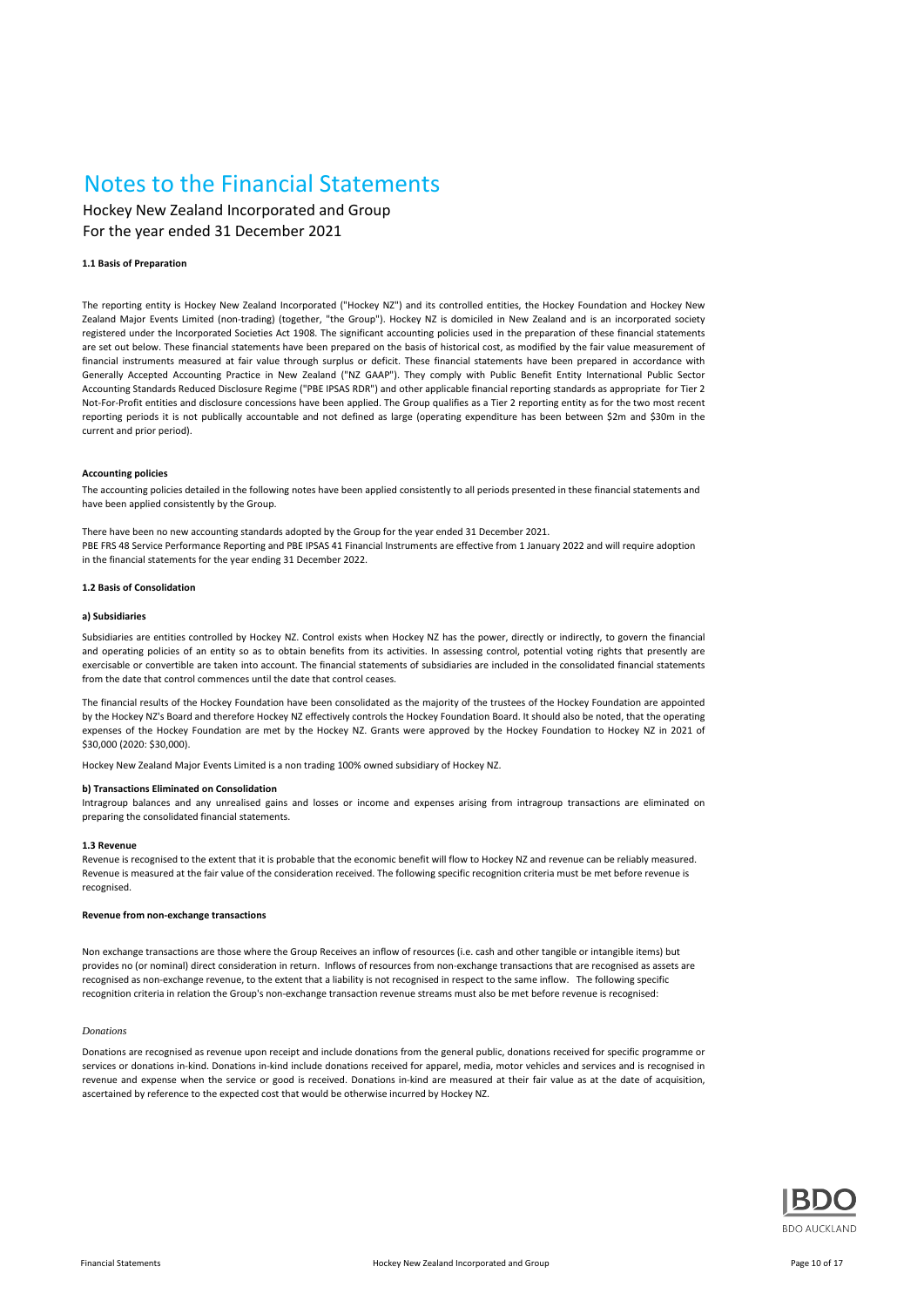#### *Grant revenue*

Grant revenue includes grants given by charitable organisations, philanthropic organisations and businesses. Grant revenue is recognised when the conditions attached to the grant has been complied with. Where there are unfulfilled conditions attaching to the grant and there is a requirement to repay any unspent monies, the amount relating to the unfulfilled condition is recognised as a liability and released to revenue as the conditions are fulfilled.

#### *New Zealand Government COVID-19 wage subsidies*

During the year ended 31 December 2021, the Group received COVID-19 wage subsidies and resurgence support payment from the New Zealand Government. The wage subsidies & resurgence support payment are not recognised until there is reasonable assurance that the Group will comply with the eligibility criteria attached to them and that the wage subsidies and resurgence support will be received. The wage subsidies & resurgence support payment are recognised in profit or loss, within other revenue, on a systematic basis over the periods in which the Group recognises as expenses the related costs for which the wage subsidies are intended to compensate.

#### **Revenue from exchange transactions**

#### *Affiliation fees*

Affiliation fees are recognised on a straight line basis over the period to which they relate.

#### *Functions & Events income*

Entrance fees for functions and events are recorded as revenue when the function or event takes place.

#### *Interest and dividend income*

Interest revenue is recognised as it accrues, using the effective interest method. Dividend income is recognised when the dividend is declared.

#### *Sponsorship income*

The revenue received from Sponsorship contracts is allocated over the term of the contract. Where sponsorship relates to a particular event the revenue is recognised when the event occurs.

#### **1.4 Financial instruments**

Financial assets and financial liabilities are recognised when Hockey NZ becomes a party to the contractual provisions of the financial instrument.

Hockey NZ derecognises a financial asset or, where applicable, a part of a financial asset or part of a group of similar financial assets when the rights to receive cash flows from the asset have expired or are waived, or Hockey NZ has transferred its rights to receive cash flows from the asset or has assumed an obligation to pay the received cash flows in full without material delay to a third party; and either:

- Hockey NZ has transferred substantially all the risks and rewards of the asset; or

- Hockey NZ has neither transferred nor retained substantially all the risks and rewards of the asset, but has transferred control of the asset.

Hockey NZ derecognises a financial liability when its contractual obligations are discharged, cancelled, or expire. Hockey NZ also derecognises financial assets and financial liabilities when there has been significant changes to the terms and/or the amount of contractual payments to be received/paid.

Financial assets and liabilities are offset and the net amount presented in the statement of financial position when, and only when, Hockey NZ has a legal right to offset the amounts and intends either to settle on a net basis or to realise the asset and settle the liability simultaneously.

Liabilities are recognised in relation to inflows of resources from non-exchange transactions when there is a resulting present obligation as a result of the non-exchange transactions, where both:

- It is probable that an outflow of resources embodying future economic benefit or service potential will be required to settle the obligation, and

- The amount of the obligation can be reliably estimated.

#### **Financial assets**

Financial assets can be classified as financial assets at fair value through surplus or deficit, loans and receivables, held-to-maturity investments or available-for-sale financial assets. The classifications of the financial assets are determined at initial recognition.

The categorisation determines subsequent measurement and whether any resulting income and expense is recognised in surplus or deficit or in other comprehensive revenue and expenses. Hockey NZ's financial assets are classified as either financial assets at fair value through surplus or deficit, or loans and receivables. Hockey NZ's financial assets include: cash and cash equivalents, receivables from exchange transactions and investments.

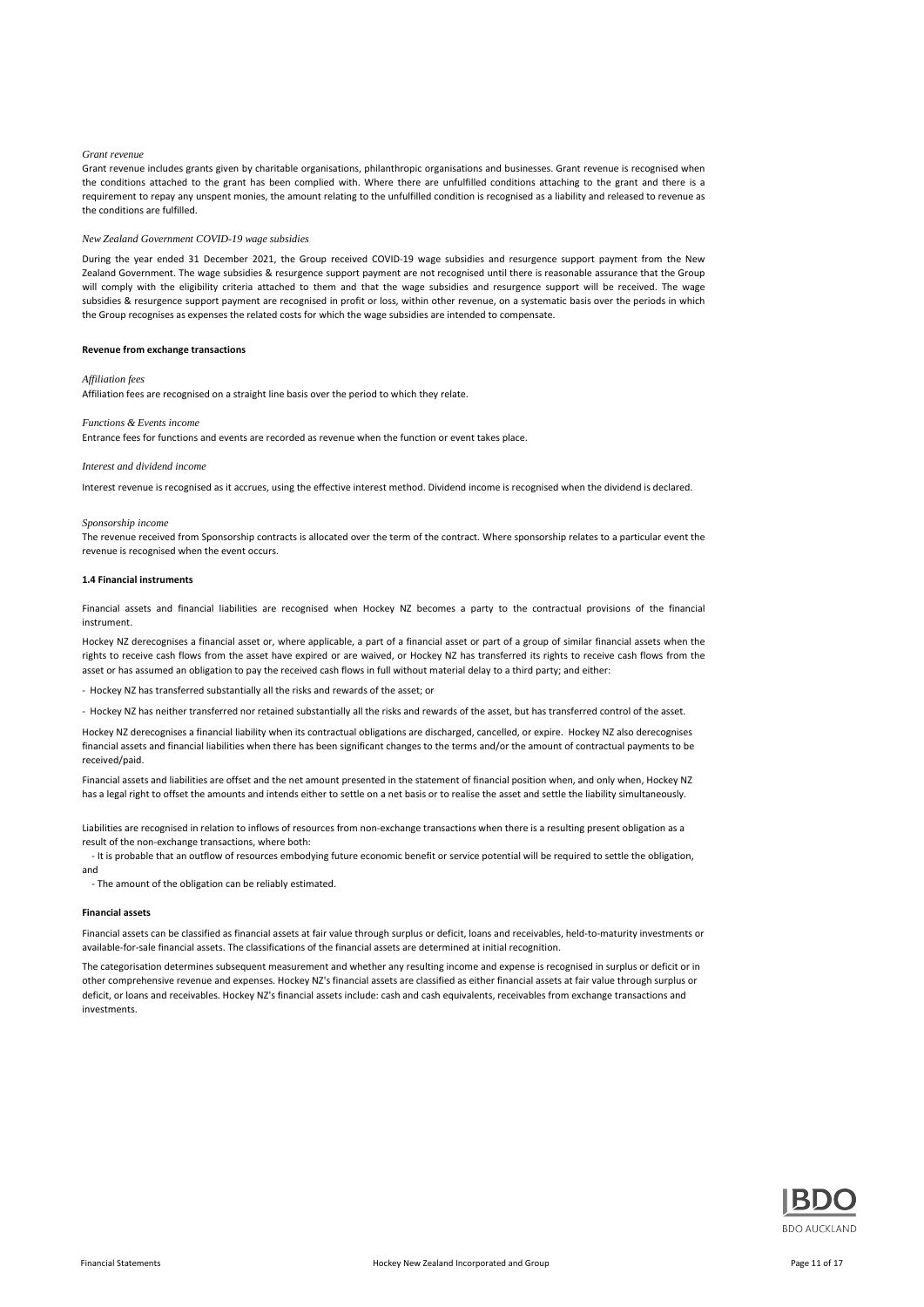#### **Subsequent measurement**

#### *Financial assets at fair value through surplus or deficit*

Financial assets at fair value through surplus or deficit include items that are either classified as held for trading or that meet certain conditions and are designated at fair value through surplus or deficit upon initial recognition. Investments equities fall into this category of financial instruments.

#### *Loans and receivables*

Loans and receivables are non-derivative financial assets with fixed or determinable payments that are not quoted in an active market. After initial recognition, these are measured at amortised cost using the effective interest method, less any allowance for impairment. Hockey NZ's cash and cash equivalents, short-term investments, receivables from exchange transactions and non-equity investments fall into this category of financial instruments.

#### **Impairment of financial assets**

All financial assets except for those at fair value through surplus or deficit are subject to review for impairment at least at each reporting date. Financial assets are impaired when there is any objective evidence that a financial asset or group of financial assets is impaired. Different criteria to determine impairment are applied for each category of financial assets, which are described below.

Hockey NZ assesses at the end of reporting date whether there is objective evidence that a financial asset or a group of financial assets is impaired. A financial asset or a group of financial assets is impaired and impairment losses are incurred if there is objective evidence of impairment as a result of one or more events that occurred after the initial recognition of the asset (a 'loss event') and that loss event has an impact on the estimated future cash flows of the financial asset or the group of financial assets that can be reliably estimated.

For financial assets carried at amortised cost, if there is objective evidence that an impairment loss on loans and receivables carried at amortised cost has been incurred, the amount of the loss is measured as the difference between the asset's carrying amount and the present value of the estimated future cash flows discounted at the financial asset's original effective interest rate. The carrying amount of the asset is reduced through the use of an allowance account. The amount of the loss is recognised in the surplus or deficit for the reporting period.

In determining whether there is any objective evidence of impairment, Hockey NZ first assesses whether there is objective evidence of impairment of financial assets that are individually significant, and individually or collectively significant for financial assets that are not individually significant. If Hockey NZ determines that there is no objective evidence of impairment for an individually assessed financial asset, it includes the asset in a group of financial asset's with similar credit risk characteristics and collectively assesses them for impairment. Assets that are individually assessed for impairment and for which an impairment loss is or continues to be recognised are not included in a collective assessment for impairment.

If in a subsequent period, the amount of the impairment loss decreases and the decrease can be related objectively to an event occurring after the impairment was recognised, the previously recognised impairment loss is reversed by adjusting the allowance account. If the reversal results in the carrying amount exceeding its amortised cost, the amount of the reversal is recognised in surplus or deficit.

#### **Financial liabilities**

Hockey NZ's financial liabilities include trade and other creditors.

All financial liabilities are initially recognised at fair value and are measured subsequently at amortised cost using the effective interest method.

#### **1.5 Cash and cash equivalents**

Cash and cash equivalents are short term, highly liquid investments that are readily convertible to known amounts of cash and which are subject to an insignificant risk of changes in value.

#### **1.6 Property, plant and equipment**

Items of property, plant and equipment are measured at cost less accumulated depreciation or amortisation and impairment losses. Cost includes expenditure that is directly attributable to the acquisition of the asset. Where an asset is acquired through a non-exchange transaction, its cost is measured at its fair value as at the date of acquisition.

Depreciation is charged on a diminishing value or straight line basis over the useful life of the asset. Depreciation is charged at rates calculated to allocate the cost or valuation of the asset less any estimated residual value over its remaining useful life:

- Office equipment 14.4% - 67%

- Computer equipment 20% - 48%

Depreciation methods, useful lives and residual values are reviewed at each reporting date and are adjusted if there is a change in the expected pattern of consumption of the future economic benefits or service potential embodied in the asset.

#### **1.7 Income Tax**

Hockey NZ is wholly exempt from New Zealand income tax having fully complied with all statutory conditions for these exemptions.

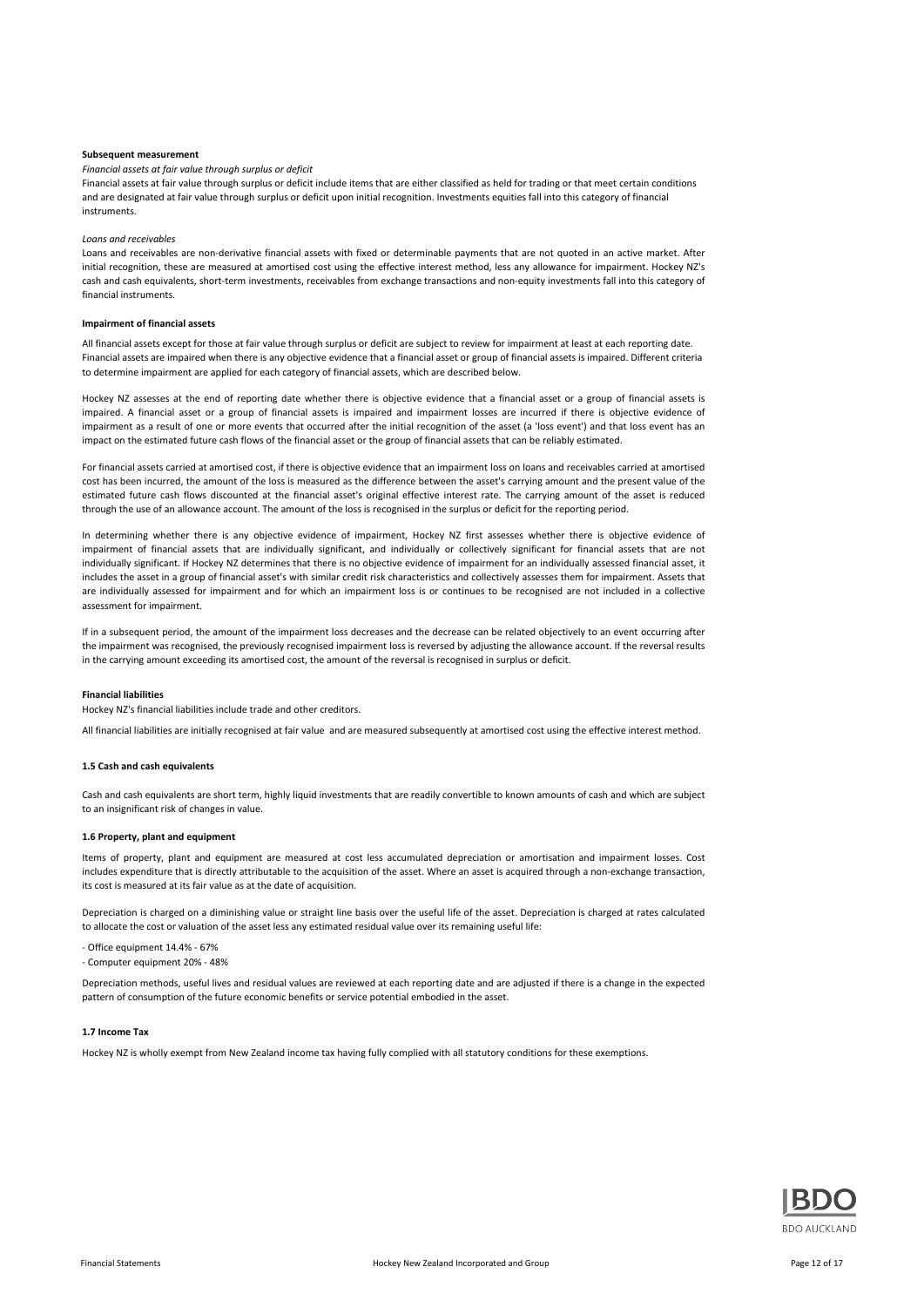#### **1.8 Goods and Services Tax (GST)**

Revenues, expenses and assets are recognised net of the amount of GST except for receivables and payables, which are stated with the amount of GST included. The net amount of GST recoverable from, or payable to, the Inland Revenue Department is included as part of other receivables or other payables in the statement of financial position.

#### **1.9 Leases**

Payments on operating lease agreements, where the lessor retains substantially the risk and rewards of ownership of an asset, are recognised as an expense on a straight-line basis over the lease term.

#### **1.10 Employee benefits**

Wages, salaries, annual leave and sick leave

Liabilities for wages and salaries, annual leave are recognised in surplus or deficit during the period in which the employee provided the related services. Liabilities for the associated benefits are measured at the amounts expected to be paid when the liabilities are settled.

#### **1.11 Equity**

Equity is the community's interest in Hockey NZ, measured as the difference between total assets and total liabilities. Equity is made up of the following components:

#### Accumulated comprehensive revenue and expense

Accumulated comprehensive revenue and expense is Hockey NZ's accumulated surplus or deficit since its formation, adjusted for transfers to/from specific reserves.

#### **1.12 Other reserves**

The Group's other reserve relate to the Gilmore bequest, which is to be used for under 19 Girls Players and Umpire Scholarships.

#### **1.13 Significant accounting judgements, estimates and assumptions**

The preparation of Hockey NZ's consolidated financial statements requires management to make judgements, estimates and assumptions that affect the reported amounts of revenues, expenses, assets and liabilities, and the accompanying disclosures, and the disclosure of contingent liabilities. Uncertainty about these assumptions and estimates could result in outcomes that require a material adjustment to the carrying amount of assets or liabilities affected in future periods. Key judgements, estimates and assumptions include:

#### *Operating lease commitments*

Hockey NZ has entered into a number of operating leases.

Hockey NZ has determined, based on an evaluation of the terms and conditions of the arrangements, such as the lease term not constituting a substantial portion of the economic life of the property, that it does not retain all the significant risks and rewards of ownership of these properties and accounts for the contracts as operating leases.

#### *Revenue recognition - non-exchange revenue (conditions vs. restrictions)*

Revenue from non-exchange transactions is recognised as revenue when there are no contractual restrictions imposed by the giver requiring repayment in the event that the revenue is unspent at balance date. Management make a judgement on the value received (where the revenue stream is not received in cash or not easily measurable) and as to the existence of any conditions and restrictions attached to the revenue stream.

#### *Agency Relationship*

Hockey NZ is considered to be acting as an agent when it does not have exposure to the significant risks and rewards associated with the sale of goods or the rendering of services. One feature indicating that Hockey NZ is acting as an agent is that Hockey NZ cannot control the use of, or otherwise benefit from, the collected assets in the pursuit of its objectives. The amounts Hockey NZ collected from a third party as an agent will not give rise to an increase in net assets or revenue, instead the revenue will be presented net of the corresponding cost.

Hockey NZ act as an agent for High Performance Sports New Zealand as disclosed in note 2.

#### *Useful lives and residual values*

The useful lives and residual values of assets are assessed using the following indicators to determine potential future use and value from disposal:

- The nature of the asset, its susceptibility and adaptability to changes in technology and processes - The nature of the processes in which the asset is deployed

- Availability of funding to replace the asset.
- Changes in the market in relation to the asset

The estimated useful lives of the asset classes held by Hockey NZ are listed in 'Property, plant and equipment' above.



<sup>-</sup> The condition of the asset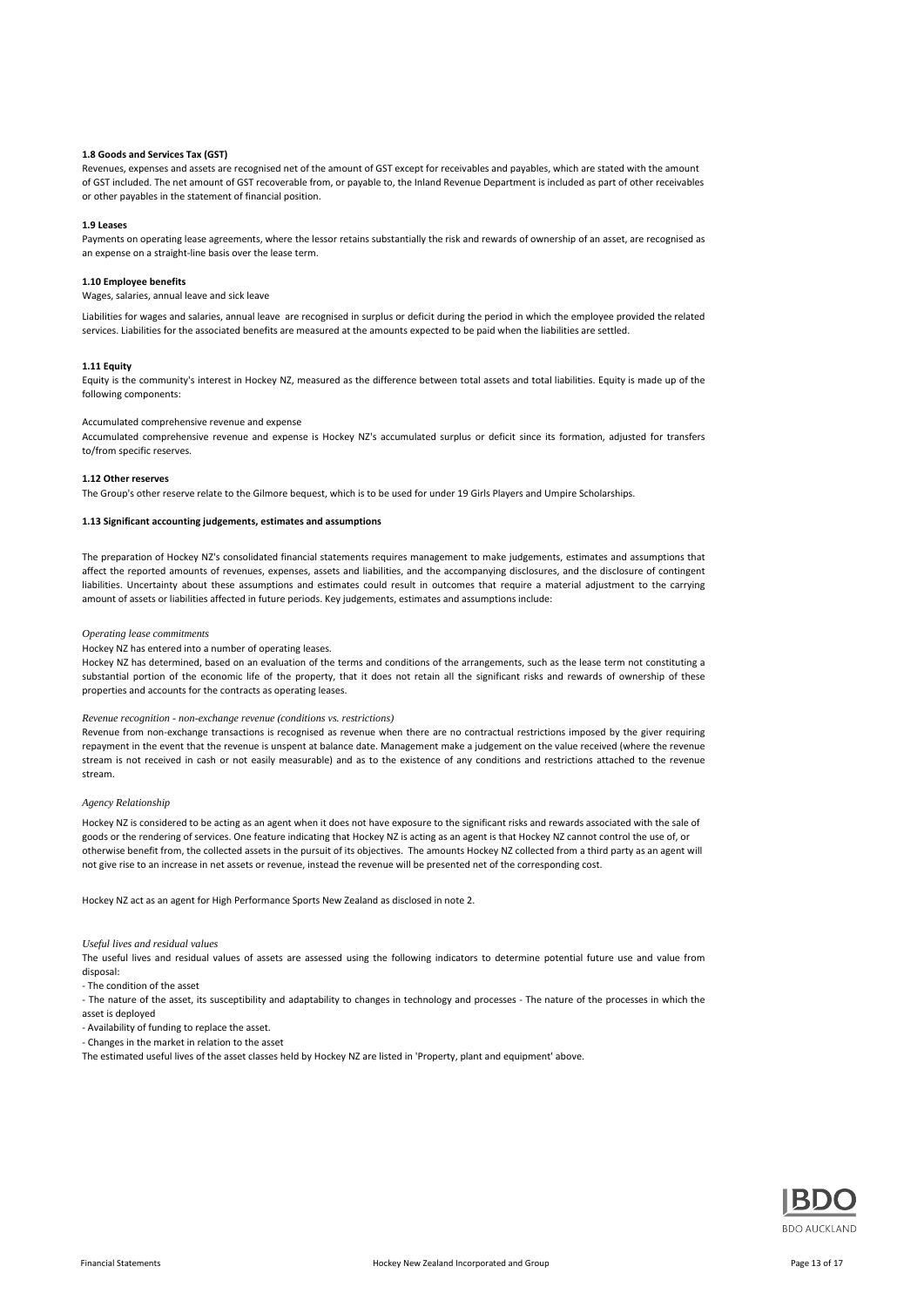#### *COVID-19 pandemic*

In December 2019, a new virus, COVID-19, was detected in Wuhan, China. The virus was soon common in other countries and on 11 March 2020, the World Health Organisation declared that the outbreak be considered a pandemic.

The outbreak of this pandemic has resulted in a substantial reduction in economic activity throughout the world as governments have introduced measures (such as the closure of national borders, the closure of non-essential businesses, the cancellation of public events and imposition of restrictions on individuals) in an attempt to reduce the transmission of the virus.

 In mid-February 2021, community transmission of COVID-19 was detected in Auckland, and the New Zealand Government again placed restrictions on businesses, organisations and individuals within New Zealand. Those restrictions were fully lifted by mid-March 2021.

In mid - August 2021 New Zealand moved to a level 4 lockdown, of which Auckland remained in until mid September. Auckland remained in lockdown until December 2021.

During the lockdown period, the Group was operating at limited capacity, which resulted in revenue falling below forecast levels. The pandemic has also impacted a number of financial statement areas as outlined below:

#### *Going concern*

The Trustees have concluded that the Group remains a going concern as evidenced by the Group's current financial position and current cashflow forecasts. These assumptions are supported by profitable trading subsequent to the lockdowns in 2021.

To date, the Group has taken the following steps to reduce the impact of COVID-19 on its operations:

- Reduced expenditure in non-critical business areas.

- Taken advantage of the wage subsidy and resurgence support payment made available by the New Zealand Government (refer note 2).

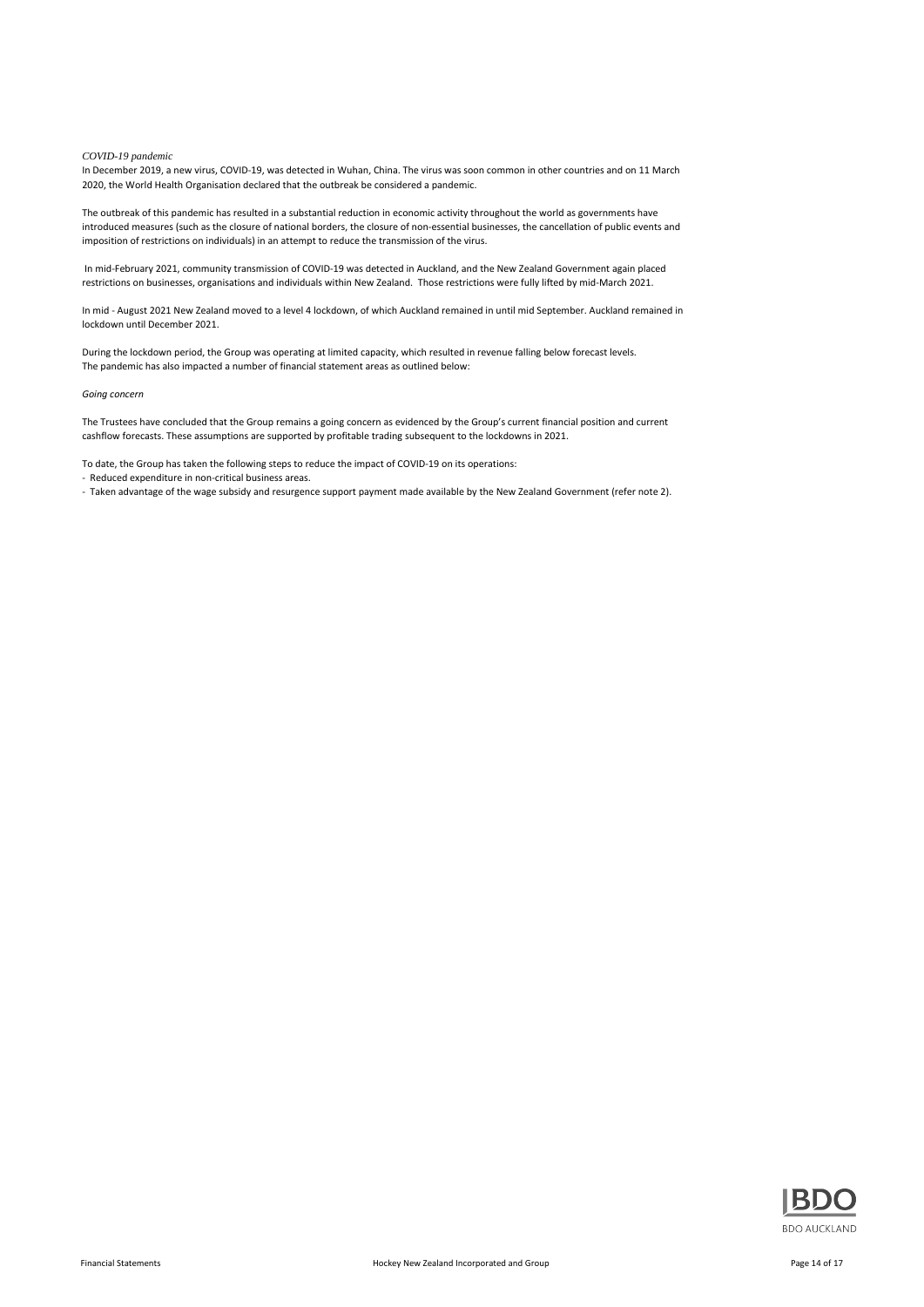## Notes to Financial Statements

Hockey New Zealand Incorporated and Group For the year ended 31 December 2021

|                                                                            | 2021                   |                        | 2020                   |                        |  |
|----------------------------------------------------------------------------|------------------------|------------------------|------------------------|------------------------|--|
| 2. Revenue from non-exchange transactions                                  | <b>HOCKEY NZ</b>       | <b>GROUP</b>           | <b>HOCKEY NZ</b>       | <b>GROUP</b>           |  |
| Sport New Zealand community sport, HPSNZ and other funding                 | 3.072.643              | 3.072.643              | 3.503.132              | 3,503,132              |  |
| Other grants and donations<br>Total Revenue from non-exchange transactions | 1,324,583<br>4.397.226 | 1,518,199<br>4.590.842 | 1,015,114<br>4.518.246 | 1,067,154<br>4,570,286 |  |

Included in other grants and donations is funding of \$500,000 (2020: \$250,000) from the Glenn Family Foundations in relation to support of the Black Sticks squads. A corresponding cost is included in High Performance expenses in the Statement of Comprehensive Revenue and Expenses.

Hockey NZ received player enhancement grant funding from High Performance Sport New Zealand of \$585,000 (2020: \$630,000), with \$547,987 passed to the Black Sticks squad in the year and \$37,013 deferred to income in advance liability at 31 December 2021 (2020: nil). As Hockey NZ acts in an agency capacity, the funding and costs have been recognised on a net basis in the Statement of Comprehensive

Included in other grants and donations is \$74,157 (2020: \$196,829) of government grants obtained relating to supporting the payroll of the Group employees. The Group had to commit to spending the assistance on payroll expenses, and not reduce employee head count below prescribed levels for a specified period of time. The Group does not have any unfulfilled obligations relating to this program.

|                                                                                                        | 2021             |              | 2020             |              |  |
|--------------------------------------------------------------------------------------------------------|------------------|--------------|------------------|--------------|--|
| 3. Other operating revenue                                                                             | <b>HOCKEY NZ</b> | <b>GROUP</b> | <b>HOCKEY NZ</b> | <b>GROUP</b> |  |
| Included within Other Operating Revenue and Other Expenses.                                            |                  |              |                  |              |  |
| In-Kind Goods or Services Provided - Vehicles, Apparel, Gear, Printing<br>and Other Goods and Services | 460,475          | 460,475      | 393,684          | 393,684      |  |
| Sponsorship Income - Cash                                                                              | 765,783          | 765,783      | 860,150          | 860,150      |  |
| Other operating revenue                                                                                | 138,684          | 225,472      | 168,382          | 198,754      |  |
| Total other operating revenue                                                                          | 1,364,942        | 1,451,730    | 1,422,216        | 1,452,588    |  |
|                                                                                                        | 2021             |              | 2020             |              |  |
| 4. Analysis of Expenses - total expenses includes the following specific<br>expenses:                  | <b>HOCKEY NZ</b> | <b>GROUP</b> | <b>HOCKEY NZ</b> | <b>GROUP</b> |  |
| <b>Rental Cost</b>                                                                                     | 75,827           | 75,827       | 61,011           | 61,011       |  |
| Personnel Cost                                                                                         | 2,648,324        | 2,683,577    | 2,774,220        | 2,811,039    |  |
| Depreciation and amortisation                                                                          | 40,034           | 40,034       | 52,779           | 52,779       |  |

|                                                                      | 2021             |              | 2020             |              |
|----------------------------------------------------------------------|------------------|--------------|------------------|--------------|
| 5. Categories of financial assets and liabilities (carrying amounts) | <b>HOCKEY NZ</b> | <b>GROUP</b> | <b>HOCKEY NZ</b> | <b>GROUP</b> |
| Financial Assets (within statement of financial position)            |                  |              |                  |              |
| Loans and receivables                                                |                  |              |                  |              |
| Cash and deposits at bank with maturities of less than 3 months      | 1,785,804        | 1,810,663    | 1,491,957        | 1,603,246    |
| Investments                                                          | ۰                | 675.772      |                  | 805,213      |
| Fair Value through Surplus or Deficit<br>Investments                 |                  | 941.764      |                  | 828.756      |

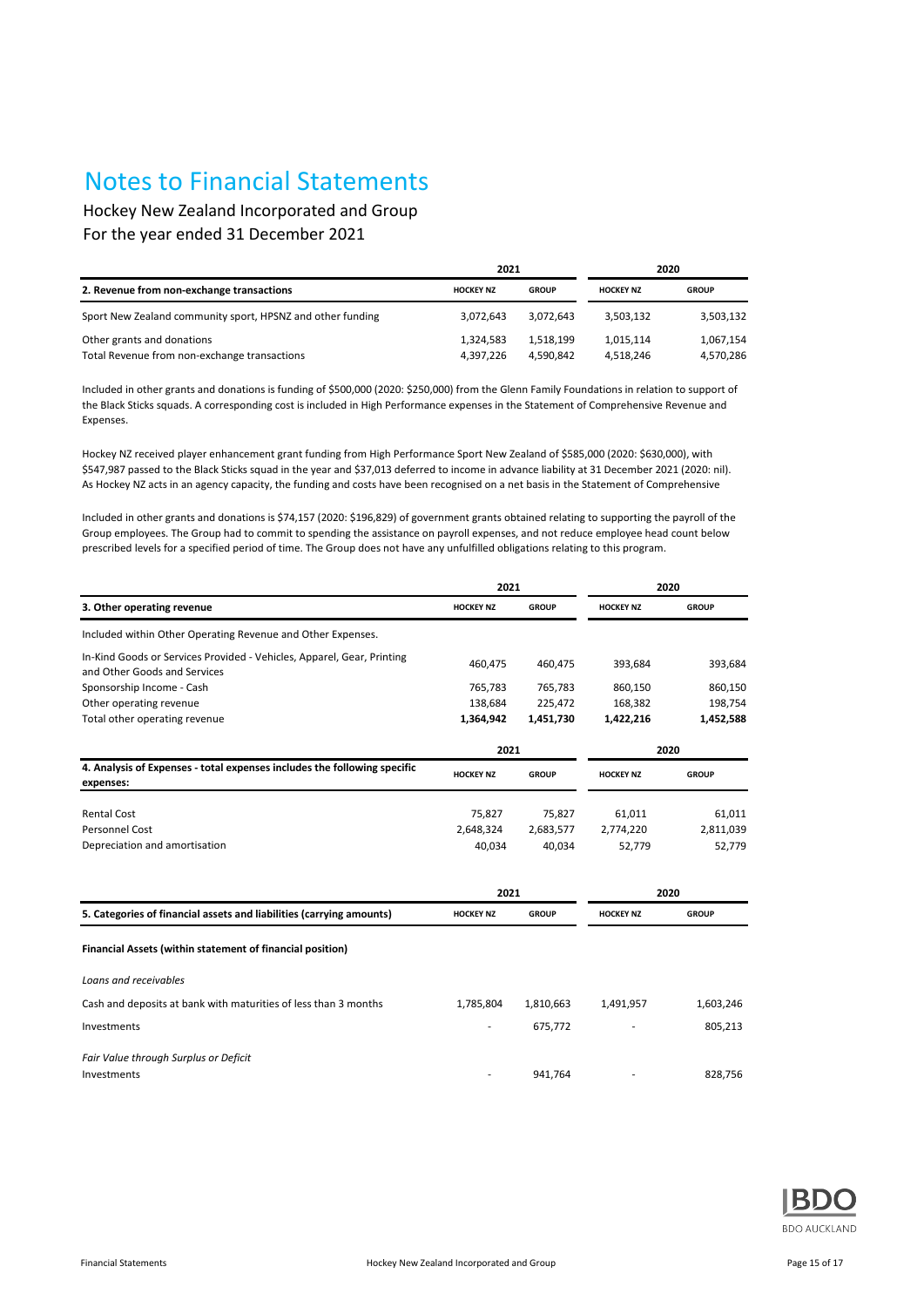|                                                                 | 2021      |           | 2020      |           |
|-----------------------------------------------------------------|-----------|-----------|-----------|-----------|
| Receivables from exchange transactions                          |           |           |           |           |
| <b>Sundry Debtors</b>                                           | 161,104   | 155.756   | 175.983   | 175,983   |
| Provision for Doubtful Debts                                    | (13, 686) | (13,686)  | (13,686)  | (13,686)  |
| <b>Total Loans and receivables</b>                              | 1,933,222 | 3.570.269 | 1,654,254 | 3,399,512 |
| Total Financial Assets (within statement of financial position) | 1.946.908 | 3.583.955 | 1,667,940 | 3.413.198 |
| <b>Financial Liabilities - at amortised cost</b>                |           |           |           |           |
| Trade and other creditors                                       | 221.753   | 221.768   | 337,456   | 337,510   |
| <b>Total Financial liabilities - at amortised cost</b>          | 221,753   | 221,768   | 337,456   | 337,510   |

|                                 | 2021             |              | 2020             |              |
|---------------------------------|------------------|--------------|------------------|--------------|
| 6. Cash and cash equivalents    | <b>HOCKEY NZ</b> | <b>GROUP</b> | <b>HOCKEY NZ</b> | <b>GROUP</b> |
| Cash at bank and deposits       | 1.785.804        | 1.810.663    | 1.491.957        | 1,603,246    |
| Total Cash and cash equivalents | 1.785.804        | 1,810,663    | 1.491.957        | 1,603,246    |

| 2021             |                          | 2020                     |                        |
|------------------|--------------------------|--------------------------|------------------------|
| <b>HOCKEY NZ</b> | <b>GROUP</b>             | <b>HOCKEY NZ</b>         | <b>GROUP</b>           |
| ۰.               | 188,740                  | $\overline{\phantom{a}}$ | 519,882                |
|                  | 487,032                  | $\overline{\phantom{a}}$ | 285,331                |
|                  | $\overline{\phantom{a}}$ |                          | 34,220                 |
|                  | 941.764                  |                          | 794,536                |
| ۰.               | 1,617,536                | $\overline{\phantom{a}}$ | 1,633,969              |
|                  | 1,617,536                | $\overline{\phantom{a}}$ | 1,633,969<br>1,633,969 |
|                  |                          | 1,617,536                |                        |

|                                                                | 2021             |              | 2020             |              |
|----------------------------------------------------------------|------------------|--------------|------------------|--------------|
| 8. Property, Plant and Equipment                               | <b>HOCKEY NZ</b> | <b>GROUP</b> | <b>HOCKEY NZ</b> | <b>GROUP</b> |
| <b>Office Equipment</b>                                        |                  |              |                  |              |
| Office equipment owned                                         | 499,354          | 499,354      | 451,283          | 451,283      |
| Accumulated depreciation - office equipment                    | (449, 165)       | (449, 165)   | (425, 988)       | (425, 988)   |
| <b>Total Office Equipment</b>                                  | 50,189           | 50,189       | 25,295           | 25,295       |
| <b>Computer Equipment</b>                                      |                  |              |                  |              |
| Computer equipment owned                                       | 348.207          | 348,207      | 376,736          | 376,736      |
| Accumulated depreciation and amortisation - computer equipment | (333,014)        | (333,014)    | (316, 157)       | (316,157)    |
| <b>Total Computer Equipment</b>                                | 15,193           | 15,193       | 60,579           | 60,579       |
| <b>Total Property, Plant and Equipment</b>                     | 65,382           | 65,382       | 85,874           | 85,874       |